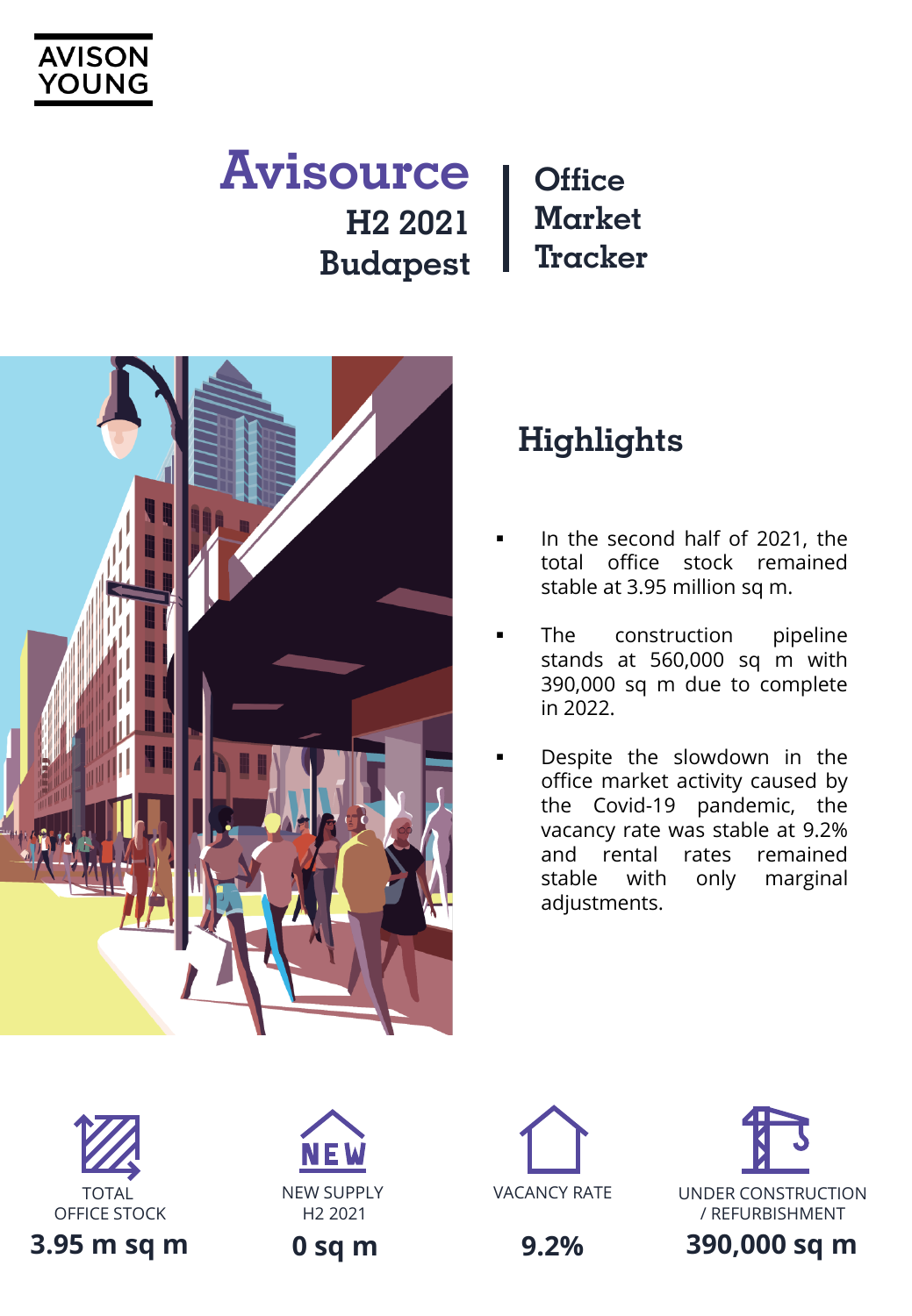



#### **Demand Structure H2 2021**

#### *Source: Avison Young, BRF*

#### **Prime headline rents (€/sqm/mth)**

CBD 23.00 – 25.00 Inner City 15.00 – 18.00 Outer City 12.50 – 15.00



*Source: Avison Young*

#### **Office Leasing**

During the second semester of 2021, the office market continued to be affected by the Covid-19 pandemic on both the demand and supply sides.

On the supply side, the delivery dates of some projects were delayed as developers sought preleases instead of continuing with fully speculative constructions. This is particularly pronounced in secondary locations. Less than 50,000 sq m were handed over in 2021 in total meaning that the 4 million sq m threshold will only be reached in 2022.

On the demand side in 2021, in a time of uncertainty revolving around Covid-19, a significant chunk of companies decided to prolong their existing leases and delay the implementation of any move or rationalisation initiatives. This was in spite of the growing trends towards home officing revolutionising companies' idea of offices. While some tenants remain firm in their belief that going back to the office is the best option for their operations, others are clearly promoting a "hybrid" approach with a mix of office presence and homeworking.

In the second half of the year, renewals were still significant representing 40% of the total take-up broadly matching new leases, while pre-leases and expansions represented 12% and 7% respectively. Gross total demand stood at 193,780 sq m for the second semester, above the 172,890 sq m registered in H1. BRF registered a total of 297 leases during the second half of the year, with an average size of 653 sq m.

In 2021 Váci Corridor remained the most popular and active submarket with 26% of the occupational activity. The Central Pest sub-market came second (17%), followed by Non-Central Pest (13%), South Buda (12%) and Central Buda (11%).

The largest new lease was signed in BudaPart City office building for a total of 4,300 sq m. Significant lease renewals were announced, such as 5,200 and 4,500 sq m in Office Garden IV and III; 3,800 sq m by S&T in Terra Park C and 2,600 sq m by Samsung in Gateway. While Fressnapf signed a pre-lease of 1,500 sq m in Millennium Gardens. The largest transaction of the semester was by far the extension and expansion of the Directorate General for Public Procurement and Supply (KEF) in the Center Point office building with 16,000 sq m.

The vacancy rate has marginally decreased (-6 bps) and stands at 9.2% at year end. 390,000 sq m are currently under construction / refurbishment and due for delivery in 2022 with a average 53% occupancy secured.

| <u>Tak</u> e-up (sq m) | H <sub>2</sub> 2021 | vs. H <sub>2</sub> 2020 |
|------------------------|---------------------|-------------------------|
| Gross take up          | 193.780             | 243.371                 |
| Net absorption         | 25,680              | 54,218                  |
|                        |                     |                         |

*Source: BRF, Avison Young*

| <b>Building</b>      | <b>Tenant</b>      | Area (sq m) |
|----------------------|--------------------|-------------|
| <b>Center Point</b>  | KEF                | 16,000      |
| Office Garden IV     | Confidential       | 5,200       |
| Office Garden III    | Confidential       | 4,500       |
| Nordic Light         | Schneider Electric | 4,500       |
| <b>BudaPart City</b> | Confidential       | 4,300       |
| Gateway              | Samsung            | 2.600       |

*Source: BRF, Avison Young*

#### **Rents**

Despite the relative slowdown in the leasing activity caused by the Covid-19 pandemic, rental rates have slightly increased due to the increasing construction costs and inflationary pressure. Incentives packages remain decisive in securing new lettings, especially so in submarkets with the largest pipeline and sublease options.